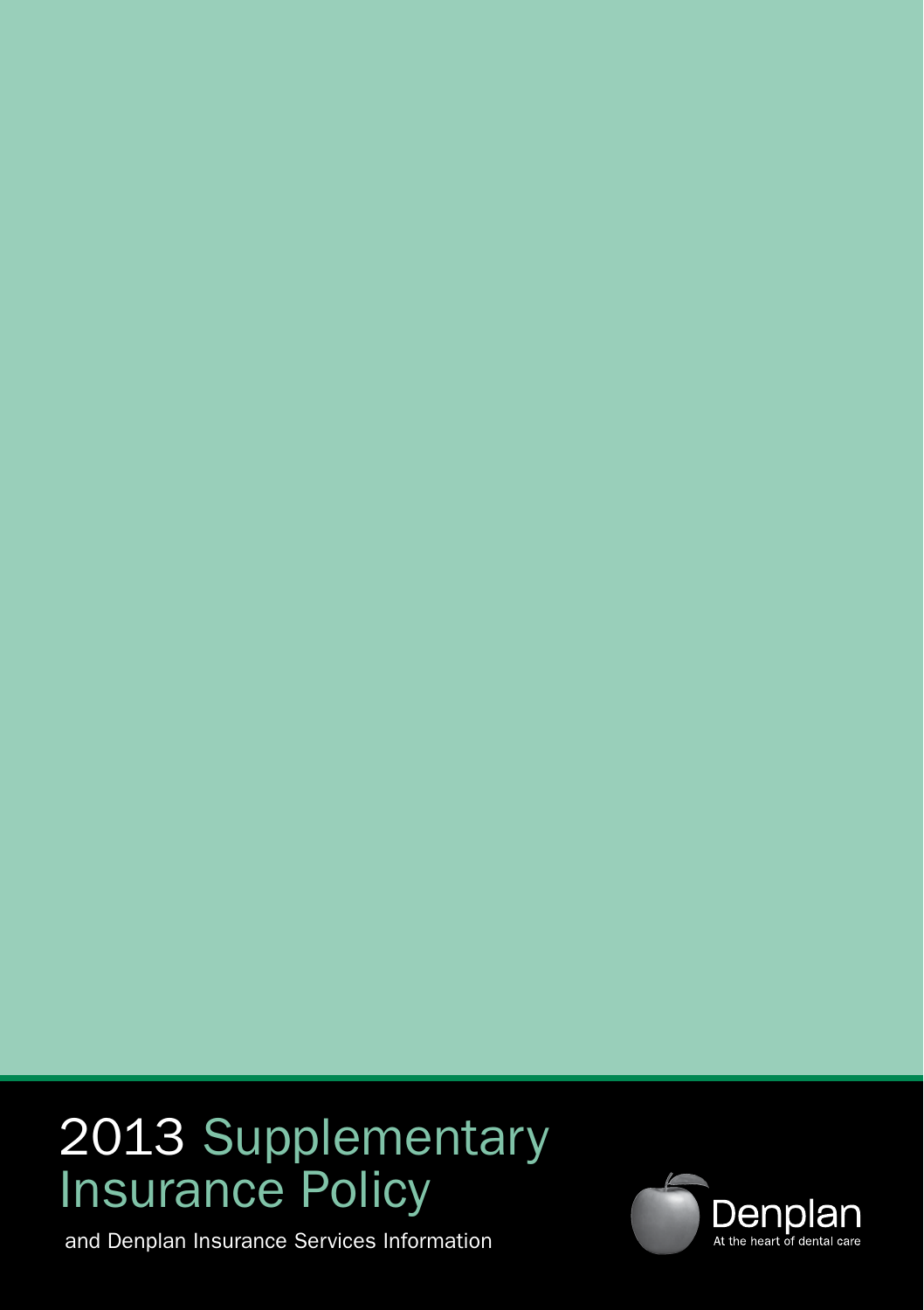# Terms and conditions

This Supplementary Insurance Policy meets the demands and needs of those who wish to ensure they have cover towards treatment costs arising from dental injuries and dental emergencies. This policy is a mandatory part of your Denplan Care Agreement. No recommendation has been made by Simplyhealth Access or Denplan in connection with this policy.

This document should be read in conjunction with the payment schedule and any endorsement provided by Denplan which together constitutes the full terms and conditions of this policy, which is for one year.

# 1 Definitions

The words, which appear in this policy in bold, have specific meanings, which are explained below:

appropriate mouth protection - a sports mouth guard.

commencement date - the cover start date as shown in the welcome letter or other notices issued by Denplan Limited.

contact sport - rugby, lacrosse, hockey, boxing, wrestling, ice hockey or any sport where it is common practice to wear mouth protection.

dental injury - an injury to the teeth or supporting structures (including damage to dentures whilst being worn) which is directly caused suddenly and unexpectedly by means of a direct external impact to the mouth.

dentist - in the United Kingdom, a dental surgeon who is currently registered with the General Dental Council and engaged in general dental practice.

dental practice - is the place in which the patient receives their regular check-ups.

domiciliary visit - a visit made for the purpose of providing emergency dental treatment at a location other than the dental practice where you are currently registered.

emergency dental treatment - temporary dental treatment or pre-authorised permanent dental treatment provided at the initial emergency appointment, urgently required for the relief of severe pain, inability to eat, arrest of haemorrhage, the control of acute infection or a condition which causes a severe threat to your general health.

implant - a titanium, root-shaped fixture designed to integrate with the bone, to replace the root of a tooth and support the replacement tooth or teeth.

mouth cancer - a malignant tumour, with its primary site being in the hard and soft palate, gland tissue (including accessory, salivary, lymph and other gland tissue) in the mucosal lining of the oral cavity but excluding the tonsils, which is characterised by the uncontrolled growth and spread of malignant cells and the invasion of tissue. This excludes non-invasive cancer in situ and HIV related tumours.

permanent dental treatment - definitive treatment that is clinically necessary to secure and maintain oral health.

policyholder - the person who has entered into this contract.

premium - the money due to us with regard to the provision of this policy.

temporary dental treatment - such care and treatment that is immediately and necessarily required to stabilise the oral condition pending further definitive treatment.

United Kingdom (UK) - England, Wales, Scotland, Northern Ireland, Isle of Man and the Channel Islands.

we, us, our - Simplyhealth Access

year - 1st January to 31st December or the period of time between the commencement date and 31st December.

you, your - a person who has been accepted as eligible for cover and is insured under this policy.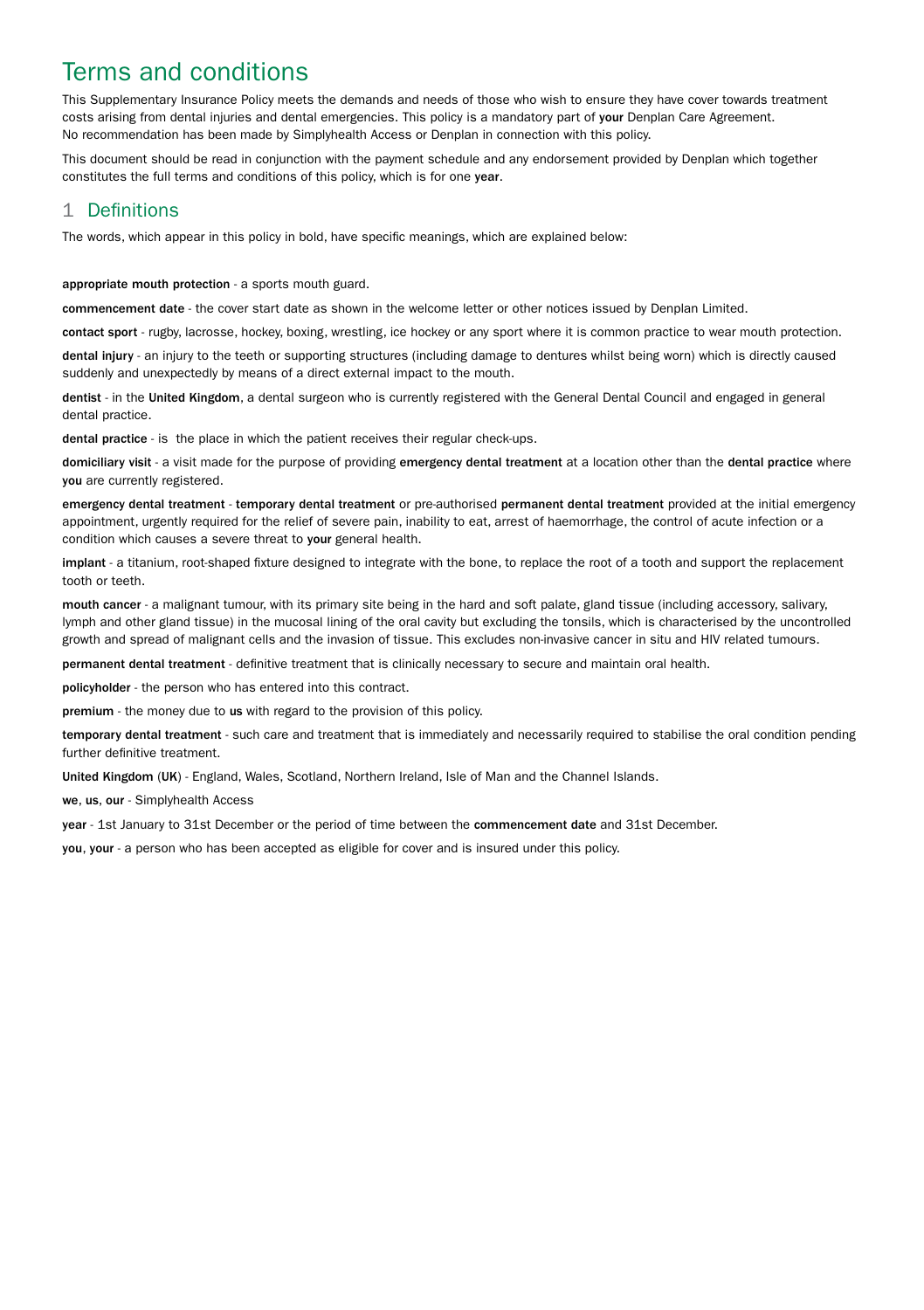# 2 Schedule of benefits

We will pay the benefits shown below provided that you and the policyholder comply with the terms and conditions of this policy:

#### Benefit A Emergency dental treatment in the UK

For the cost of emergency dental treatment (including prescription charges) within the UK when you are more than 40 miles away from your dental practice

We will pay up to the following specified limits for temporary dental treatment and pre-authorised emergency permanent dental treatment up to £400 per incident subject to a maximum of £800 per year. For the avoidance of doubt, any subsequent treatment required after the initial appointment is specifically excluded.

#### Benefit Limits

| 01 | Emergency examination and report to include all necessary smoothing, stoning, and occlusal adjustments up to £40.00 per incident                                                                                               |                           |
|----|--------------------------------------------------------------------------------------------------------------------------------------------------------------------------------------------------------------------------------|---------------------------|
| 02 | X-rays                                                                                                                                                                                                                         | up to £31.00 per incident |
| 03 | Extraction of up to 2 teeth manufactured contain the contract of the contract of the contract of the contract of the contract of the contract of the contract of the contract of the contract of the contract of the contract  | up to £65.00 per incident |
|    | 04a Root canal extirpation to include dressings and/or temporary fillings and necessary prescriptions                                                                                                                          | up to £78,00 1 canal      |
|    |                                                                                                                                                                                                                                | up to £88.00 2 canals     |
|    |                                                                                                                                                                                                                                | up to $£121.00$ 3+ canals |
|    |                                                                                                                                                                                                                                | up to £32.00 per incident |
|    |                                                                                                                                                                                                                                | up to £32.00 1st tooth    |
|    |                                                                                                                                                                                                                                | up to £21.00 add. tooth   |
| 07 | Recement crown or inlay manufactured and contact the control of the control of the control of the control of the control of the control of the control of the control of the control of the control of the control of the cont | up to £40.00 per item     |
| 08 |                                                                                                                                                                                                                                | up to £50.00 per bridge   |
| 09 |                                                                                                                                                                                                                                | up to £63.00 per crown    |
|    |                                                                                                                                                                                                                                | up to £135.00 per bridge  |
|    | 10b Provision of temporary post & core manufactured content to the content of temporary post & core                                                                                                                            | up to £71.00 per tooth    |
| 11 | Arrest of abnormal haemorrhage including aftercare and associated suture removal <i></i>                                                                                                                                       | up to £50.00 per incident |
| 12 |                                                                                                                                                                                                                                | up to £30.00 per incident |
| 13 | Repair/adjustment of orthodontic appliance manufactured contained and resonance of the Repair/adjustment of orthodontic appliance                                                                                              | up to £55.00 per incident |
| 14 |                                                                                                                                                                                                                                | up to £30.00 per incident |
| 15 | Repair of denture to include re-fixing of teeth and gums and repair of clasp                                                                                                                                                   | up to £50.00 per incident |
| 16 |                                                                                                                                                                                                                                | up to £67.00 per incident |

## Benefit B Worldwide dental injury

For the costs of dental treatment (including prescription charges) received by you in connection with a dental injury which happens after the commencement date. We will pay up to the following specified limits for permanent treatment (including appropriate temporary coverage) up to a maximum of £10,000 per dental injury. If your own contracted dentist will not be providing this permanent treatment. please confirm in writing to Denplan prior to the commencement of the treatment. Prior authorisation must be obtained from Denplan if the treatment costs are likely to exceed £200.

Benefit will only be payable for treatments in connection with dental injuries that commence within a period of six months of the date of the original incident and or notification of an intention to claim, and while this policy is in force. If this spans a renewal period we will treat the claim as a continuing claim and we will continue to cover your treatment after the renewal date. However, in no event will benefit be payable for treatment received more than 18 months after the date of the injury (six years for persons under 18 years).

We reserve the right to settle claims in accordance with the respective benefit limits only where, prior to the dental injury the teeth and supporting structures that are the subject of the claim were in a reasonable and stable oral condition, based on an assessment carried out by a dental practitioner appointed by Denplan.

#### Benefit Limits

| 17 Examination and report to include all necessary smoothing, polishing and vitality testing  up to £44.00 per incident                                                                                                        |                           |
|--------------------------------------------------------------------------------------------------------------------------------------------------------------------------------------------------------------------------------|---------------------------|
|                                                                                                                                                                                                                                |                           |
|                                                                                                                                                                                                                                |                           |
|                                                                                                                                                                                                                                |                           |
| 20a Metal bonded porcelain crown material communication control to the control of the f420.00 per unit                                                                                                                         |                           |
|                                                                                                                                                                                                                                |                           |
| 21a Metal bonded porcelain bridgework - retainer manufactured contain manufactured by the Metal bonded porcelain bridgework - retainer                                                                                         | up to 420.00 per retainer |
|                                                                                                                                                                                                                                |                           |
| 22 Full metal crown material communication of the contract of the contract of the contract results of the contract of the contract of the contract of the contract of the contract of the contract of the contract of the cont |                           |
| 23a Zirconia Crown material content and the content of the content of the content of the content of the content of the content of the content of the content of the content of the content of the content of the content of th |                           |
| 23b Zirconia bridge unit material content and content to the content of the content of the content of the content of the content of the content of the content of the content of the content of the content of the content of  |                           |
| 24a Laboratory constructed adhesive bridge – retainer manufactured manufactured control up to £230.00 per retainer                                                                                                             |                           |
| 24b Laboratory constructed adhesive bridge – pontic manufactured construction control up to £270.00 per pontic                                                                                                                 |                           |
| 25 Laboratory constructed adhesive facing or veneer manufactured contain and the manufactured up to £360.00 per unit                                                                                                           |                           |
|                                                                                                                                                                                                                                |                           |
|                                                                                                                                                                                                                                |                           |
|                                                                                                                                                                                                                                |                           |
|                                                                                                                                                                                                                                |                           |
|                                                                                                                                                                                                                                | up to £420.00 per denture |
|                                                                                                                                                                                                                                |                           |
|                                                                                                                                                                                                                                |                           |
|                                                                                                                                                                                                                                |                           |
|                                                                                                                                                                                                                                |                           |
|                                                                                                                                                                                                                                |                           |

\*If there are issues with the supply of materials for porcelain jacket crowns, please ask your dentist to contact Denplan for advice on how to proceed.

Where treatment involves replacing a crown, bridge, veneer or denture, benefit will be paid according to the cost of a replacement of similar type and quality. Benefits 19-25 include all construction and fitting procedures, together with appropriate temporary coverage. If you do not have Implant Upgrade Cover and implants are clinically required we will pay towards the cost of implants up to the value of the equivalent bridgework within the specified benefit limits.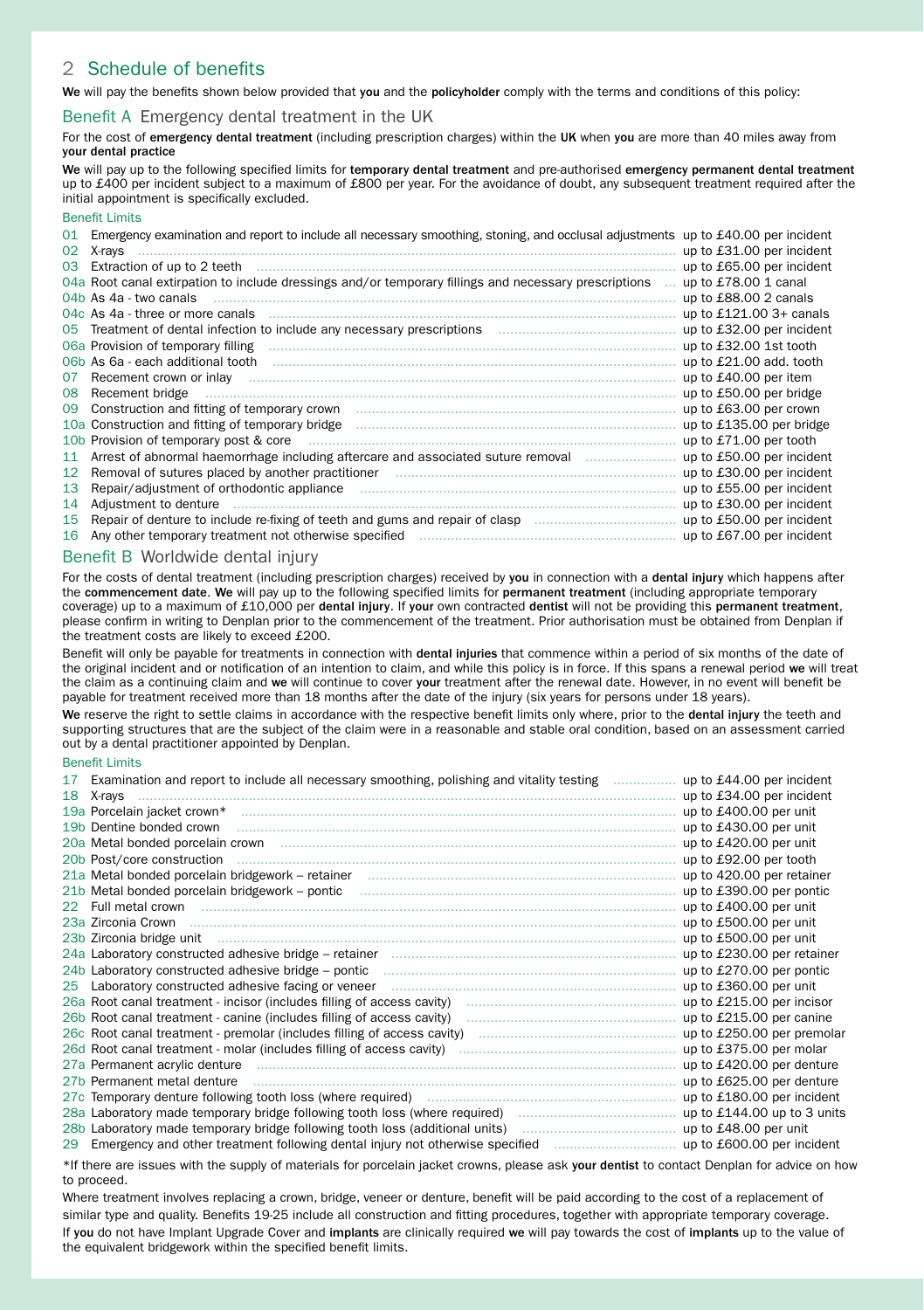# Benefit C Out of hours consultation for dental emergency or dental injury

The fees below will be payable when a dentist re-opens their practice to provide emergency dental treatment or for a dental injury in the UK within the following specified times, or outside the UK outside a practice's normal working hours which are Monday to Friday. Please note that you will be responsible for the first £20 of each and every claim under this benefit, which is payable to the dentist at the time of the emergency appointment.

|                                                                                                                | up to £115.00 per incident |
|----------------------------------------------------------------------------------------------------------------|----------------------------|
|                                                                                                                | up to £150.00 per incident |
|                                                                                                                | up to £175.00 per incident |
| 30d Domiciliary visits up to two visits per year manufactured contained and contained and the set of the set o | up to £105.00 per incident |
|                                                                                                                | up to £175.00 per incident |
|                                                                                                                | up to £175.00 per incident |
|                                                                                                                | up to £175.00 per incident |
|                                                                                                                | up to £175.00 per incident |
| 31a Telephone consultation (where no attendance follows):                                                      |                            |
| 6am – 8am and 6pm – 10pm weekdays, 6am – 10pm weekends and bank holidays                                       | up to £27.00 per incident  |
|                                                                                                                | up to £45.00 per incident  |
|                                                                                                                |                            |

# Benefit D Hospital cash benefit

Hospital cash for dental care and treatment.

If you are admitted overnight as an in-patient to a licensed medical or surgical hospital for dental treatment under the care of a consultant specialising in dental or maxillofacial surgery, the following will be paid per night, for up to a maximum of one year. Benefit Limits

32 Hospital Cash Benefit ................................................................................................................ up to £62.00 per night

# Benefit E Overseas temporary emergency dental treatment

Denplan does not have member dentists overseas, and you may therefore see any dentist of your choice. If you require assistance in finding a dentist, we recommend that you discuss your needs with your hotel concierge, tour operator representative or any family, friends or colleagues that you know in the area.

If, while overseas, you require temporary emergency dental treatment or you require emergency permanent dental treatment that has been pre-authorised by Denplan, benefit will be paid up to the limits specified below.

#### Benefit Limits

Benefit Limits

| 33a Overseas temporary emergency dental treatment (including prescription charges) and pre-authorised emergency permanent dental |                        |
|----------------------------------------------------------------------------------------------------------------------------------|------------------------|
| treatment up to £450,00 per incident                                                                                             | up to £900.00 per year |
| 33b Overseas telephone costs to the 24-Hour Worldwide Dental Emergency Helpline                                                  | up to £17,00 per call  |

#### Benefit F Mouth cancer cover

This benefit covers you for treatment charges up to £12,000 for treatment of mouth cancer. Conditions:

- The benefits will be paid only for treatment received within 18 calendar months of the date of diagnosis on a live policy
- Benefits will be paid for one course of treatment only, in connection with a specific occurrence of mouth cancer. No further benefits are payable in the event of a reoccurrence of this same cancer, either at the same site or at a different location
- Benefit will be paid only for treatment given by a consultant who is recognised as a specialist in cancer treatment by the NHS or the States of Guernsey and Jersey, or treatment provided by another medical practitioner under referral from a consultant

#### Maximum

The maximum benefits payable, within the policy year as stated in the schedule of benefits, is the maximum benefit payable for all claims regardless of the number of policies you may have with us.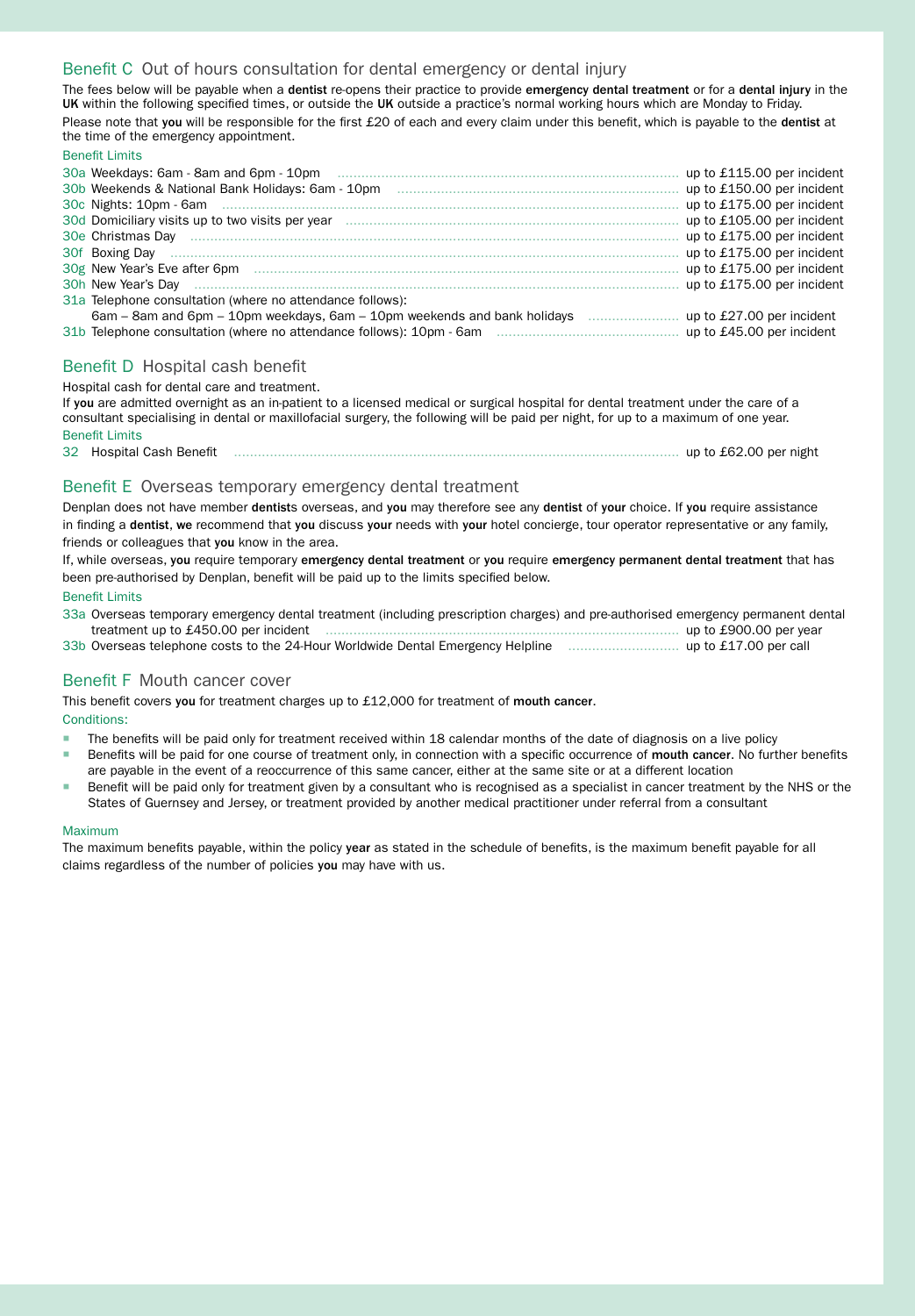# 3 Eligibility

You can only be covered under the terms and conditions of this policy, from the commencement date, if you and the policyholder are resident in the UK for at least 180 days during the year. You must also have an existing Denplan Care, Denplan Essentials, Plans for Children or Membership Plan Contract.

The insurance cover under this policy will end at the earliest of the following:

- i. if Denplan fail to receive the full premium on the due date; or
- ii. the expiry of the year.
- 4 Exclusions

This policy does not provide cover for:

# Benefit A Emergency dental treatment in the UK

- i. Emergency dental treatment in the UK carried out by your own dentist, a dentist acting on behalf of your dental practice or a dental practice within 40 miles of your registered dentist
- ii. Permanent dental treatment unless pre-authorised by Denplan.

#### Benefit B Worldwide dental injury

- i. Injury caused by the consumption of food (including foreign bodies contained within the food).
- ii. Treatment following dental injury more than 18 months after the date of the injury to which the treatment relates (six years for persons under 18 years).
- iii. Damage caused by tooth brushing or other oral hygiene procedures.
- iv. Implants and all costs associated with the preparation and fitting of such a device unless registered for Implant Upgrade Cover as shown in the payment schedule.
- v. Dental injury caused whilst participating in any form of contact sport (including training) unless appropriate mouth protection is worn.
- vi. Loss of, or damage to dentures, other than whilst being worn.
- vii. Normal wear and tear.

# Benefit E Overseas temporary emergency dental treatment

Permanent dental treatment unless pre-authorised by Denplan.

# Benefit F Mouth cancer cover

- i. Mouth cancer diagnosed before or within 90 days of your commencement date or for which tests or consultation began within those 90 days, even if the diagnosis is not made until later.
- ii. Charges for consultations or tests for non-invasive tumours under the mouth cancer cover benefit.
- iii. Mouth cancer which is related in any way to HIV infection or AIDS.
- iv. Mouth cancer resulting from the chewing of tobacco products or betel nut, or from prolonged alcohol abuse.
- v. Mouth cancer which is found in the tonsils

# General

i. Any dental treatment which was prescribed, planned, diagnosed as necessary or is currently taking place at the commencement date.

- ii. Cosmetic treatment, or any dental treatment not clinically necessary for the establishment or maintenance of oral health.
- iii. Reimbursement for travelling expenses or telephone calls (unless to the 24-Hour Worldwide Dental Emergency Helpline from overseas).
- iv. Specialist treatment, meaning any form of dental care or treatment beyond the scope of the average competent dental practitioner, unless as a result of a dental injury.
- v. Treatment, care or repair to teeth, gums, mouth or tongue in connection with 'mouth jewellery'.
- vi. Self-inflicted injury.
- vii. Mouth guards, gum shields or any dental appliances unless in conjunction with a dental injury.
- viii. Teeth and supporting structures that were not in a reasonable and stable oral condition prior to the dental injury.
- ix. Missed appointment fees.
- x. Dental injury resulting from the administrating of required general anaesthesia as part of an elective/planned surgical procedure.

# 5 Claims general

When determining claims Denplan act on behalf of the underwriter, Simplyhealth Access. Denplan has the delegated authority to do so, and in this instance are not acting as your intermediary, but as the agent of Simplyhealth Access.

(a) Your claim must be notified to Denplan by completing and signing the official claim form by all parties. Incomplete claim forms will be returned and may cause a delay in your claim being assessed. Claim forms must be completed at your own expense and should be received by Denplan within 60 days of the completion of your dental treatment, if reasonably possible.

(b) Your claim must be supported by proof of treatment, detailing the dates and costs of each individual treatment. The proof must be on a receipt or an official document issued by the treating dental surgery. Where a receipt or an official document is unobtainable the treating dental surgery must sign and stamp the completed claim form.

(c) Please note that it may be necessary to provide relevant x-rays and/or your dental records in support of a dental iniury claim.

(d) We may require you to be examined by a dentist or other medical specialist (at our expense) in relation to your claim. In choosing a relevant dentist or specialist we will take into account your personal circumstances. You must co-operate with any dentist or specialist chosen by us or we may not pay your claim.

No benefit will be payable if Denplan has not received proof of all facts relevant to your claim. This shall include but not be limited to:

(a) proof of your eligibility for cover on the date of treatment;

(b) proof of the dental treatment, this may be by way of a medical report (at your own expense);

(c) claims under the worldwide dental injury benefit, details pertaining to the circumstances of the injury you have experienced.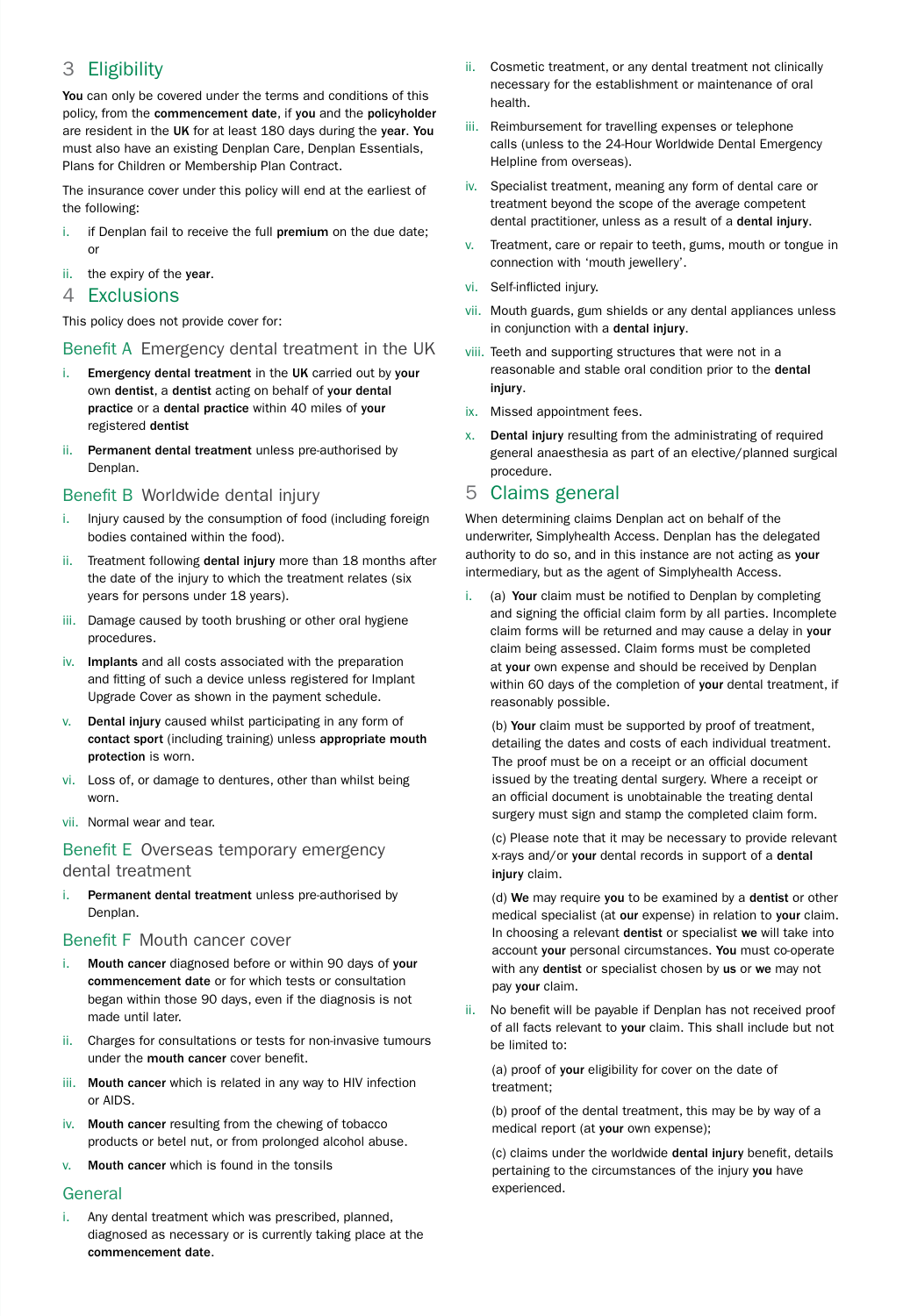- iii. In all cases we reserve the right to recover any costs incurred as a result of a third party's involvement. In addition, if you have another dental insurance policy we reserve the right to pay an appropriate apportionment of the claim.
- iv. If the treatment is received overseas then we will pay benefits in pounds sterling. This means we will need to convert the expenditure into sterling using FX Converter at www.oanda.com. The exchange rate will be calculated at the rate in force on the date of the receipt.
- v. Denplan reserves the right to disclose claim information to your registered dentist.
- vi. Claims settlement will be made payable to the named payee as indicated on the completed claim form.
- vii. You must tell us if you are able to claim any of the costs from another insurance policy or other third party. If another insurance policy is involved we will only pay our proper share.
- viii. Any benefits we pay for dental treatment to which you are not strictly entitled under the terms of this policy shall count towards your annual maximum benefits available under the policy, but we shall not, by making any such payment, be liable to pay any future benefits in respect of such dental treatment.

# 6 Cancellation

Should the policyholder wish to cancel this policy with us, the policyholder can do so by informing Denplan directly via telephone, or sending a letter, fax or email.

Cancellation of this Supplementary Insurance policy will also cancel the Denplan Care Agreement you have with your dentist and your Denplan Insurance Services. Cancellation of your Denplan Care Agreement with your dentist will automatically cancel your Supplementary Insurance policy and your Denplan Insurance Services will also be cancelled.

#### Cooling off period

The policyholder has a 14 day cooling off period if they have purchased the policy for themselves and/or their family, or are providing an employee benefit. This period begins on the day this contract is agreed, or the day the policyholder receives the policy terms and conditions if this is later, and will also apply from each renewal date.

If the policyholder does not cancel the policy during the cooling off period, the policy will continue on the terms described in the policy document for the remainder of the policy year.

#### Ending the contract mid term

Should the policyholder wish to cancel this contract during its term, they may do so by giving not less than 21 days' notice to Denplan, for the policy to end on the last day of that month.

Denplan may also end this contract by giving the policyholder 30 days' written notice for the policy to end on the last day of that month.

Your Supplementary Insurance policy and Denplan Insurance Services will automatically be cancelled if your Denplan Care or Denplan Essentials or Plans for Children or Membership Plan agreement expires for whatever reason.

#### 7 General

- i. This contract between the policyholder and us is made up of these terms and conditions, the payment schedule and any endorsement provided by us.
- ii. Non payment of premium will result in us suspending your benefits, and taking all necessary action to recover monies outstanding.
- iii. The policyholder and we are free to choose the law that applies to this policy. In the absence of an agreement to the contrary, the law of England and Wales will apply.
- iv. The policy is written in English and all other information and communications to the policyholder relating to the policy will also be in English.
- v. If the premium is paid directly to Denplan, Denplan will write to the **policyholder** prior to the end of any policy year to let them know that we wish to renew the policy and on what terms. If Denplan does not hear from the policyholder in response, then we may at our option assume that the policyholder wishes to renew the policy on those new terms. Where the premium is paid by Direct Debit or other payment methods, Denplan may continue to collect premiums by such method for the new policy year. Please note that if Denplan do not receive the premium, this may affect your cover. We reserve the right to refuse renewal of the policy.
- vi. If you (or anyone acting on your behalf) make a claim under your policy or obtain cover knowing it to be false or fraudulent, we can refuse to pay your claim and may declare the policy void, as if it never existed. If we have already paid your claim we can recover those sums from you. Where we have paid a claim later found to be fraudulent, (whether in whole, or in part), we will be able to recover those sums from you and/or take the appropriate legal action against you.
- vii. The monthly premium will normally be altered on 1st January in any year and any other times in exceptional circumstances. Should the premium change the policyholder will be given at least 30 days' written notice (correspondence sent to the last known address by ordinary post will be treated as adequate notice).
- viii. Denplan will accept payment by monthly Direct Debit or annually by cheque, debit/credit card or Direct Debit. Payments will be collected on or around the first working day of the month as specified in the payment schedule within the welcome pack. Following a variation in discount available, the Direct Debit will be changed at the next available collection date. Where notice is given of an increase in the monthly premium, the Direct Debit will be changed at the end of the notice period, unless in the meantime the policyholder ends the contract.
- ix. All policyholders must provide an up-to-date mailing address.
- x. We and other service providers will not provide cover or pay claims under this policy if doing so would expose us or the service provider to a breach of international economic sanctions, laws or regulations, including but not limited to those provided for by the European Union, United Kingdom, United States of America or under an United Nations resolution. If a potential breach is discovered, where possible we will advise you in writing as soon as we can.

# How is my personal data protected?

Please ensure that you show the following information to others covered under your policy, or make them aware of its contents.

Denplan will deal with all personal information supplied in the strictest confidence, as required by the Data Protection Act 1998. Denplan may send personal and sensitive personal information in confidence for processing by people who provide a service to us and to Simplyhealth Access as the underwriter on the understanding that they will keep the information confidential and in accordance with the Data Protection Act 1998.

Denplan will hold and use information about you and any family members covered by your policy, supplied by you or any family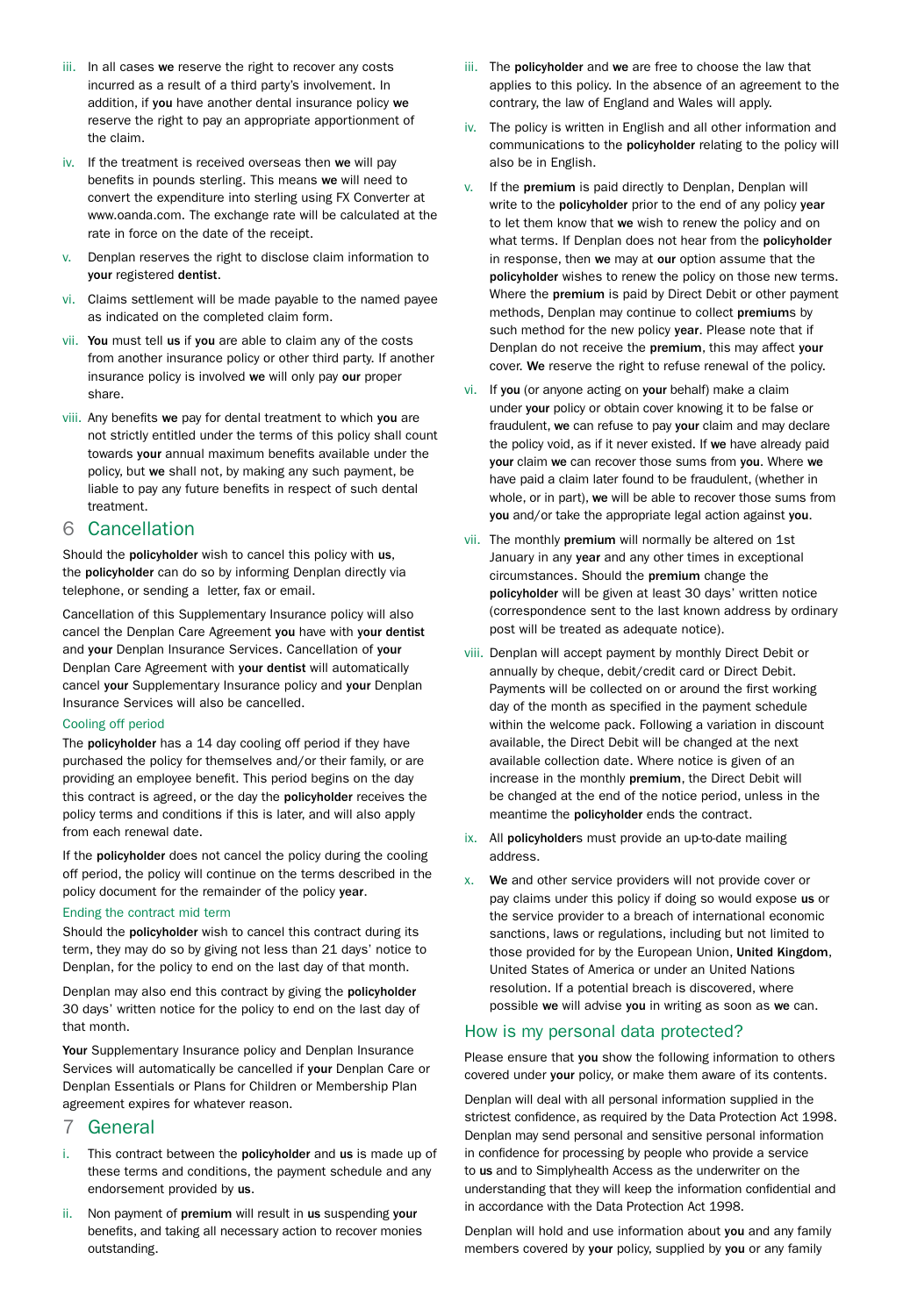members and to provide the services set out under the terms of this policy, administer your policy and develop customer relationships and services.

In certain circumstances Denplan may ask medical service providers (or others) to supply Denplan with further information. When you give Denplan information about family members Denplan will take this as confirmation that you have their consent to do so. As the policyholder is acting on behalf of any family member covered by this policy, Denplan will send all correspondence about the policy, including any claims correspondence, to the policyholder unless advised to do otherwise.

Denplan are required by law, in certain circumstances, to disclose information to law enforcement agencies about suspicions of fraudulent claims and other crime. Denplan will disclose information to third parties including other insurers for the purposes of prevention or investigation of crime including reasonable suspicion about fraud or otherwise improper claims.

If you have agreed, Denplan Limited may contact you by post, telephone or electronically with details of its other products and services and those of our carefully selected partners. We may also share some of your details with other companies in the Simplyhealth group and with our carefully selected partners to enable them to contact you with details of their products and services. If you change your mind please contact Denplan on 0800 401 402 otherwise Denplan will assume that, for the time being, you are happy to be contacted in this way.

# What regulatory protection do I have?

Denplan Limited is an appointed representative of Simplyhealth Access, which is authorised and regulated by the Financial Services Authority (FSA). The FSA was established by Government to provide a single statutory regulator for financial services.

The FSA is committed to securing the appropriate degree of protection for consumers and promoting public understanding of the financial system. The FSA has set out rules which regulate the sale and administration of general insurance which Simplyhealth Access and Denplan Limited must follow when dealing with you and/or the policyholder. Simplyhealth Access's registration number is 202183. This information can be accessed by visiting the FSA register which is on their website: www.fsa.gov.uk or by contacting the FSA on 0845 606 1234.

# The Financial Services Compensation Scheme (FSCS)

We are also participants in the Financial Services Compensation Scheme established under the Financial Services and Markets Act 2000. The scheme is administered by the Financial Services Compensation Scheme Limited (FSCS), a body established by the FSA. The scheme is governed by FSA Rules and may act if it decides that an insurance company is in such serious financial difficulties that it may not be able to honour its contracts of insurance. The scheme may assist by providing financial assistance to the insurer concerned, by transferring policies to another insurer, or by paying compensation to eligible policyholders. Further information about the operation of the scheme is available on the FSCS website: www.fscs.org.uk

# Denplan Insurance Services

Denplan acts on the policyholder's/your behalf in making arrangements for the provision of Supplementary Insurance. In doing so, it will assist you and/or the policyholder with any enquiries regarding your eligibility for insurance cover, any general enquiries regarding this insurance and provides a 24-Hour Worldwide Dental Emergency Helpline.

# 8 Implant Upgrade Cover

This section is only applicable to you if the policyholder has registered for Implant Upgrade Cover to be added to this Supplementary Insurance policy.

The terms and conditions in this section show your benefit for dental implant treatment costs necessary as a direct result of a dental injury.

This is an upgrade product providing extra dental injury benefit, additional to your existing Denplan Supplementary Insurance.

This section provides the additional terms and conditions of Implant Upgrade Cover.

Should there be any discrepancy between the contents of this section and the other sections within the Denplan Supplementary Insurance Policy Document, the following replaces it.

#### Schedule of Benefits

In addition to the benefits shown in Section 2 'Schedule of Benefits' the following applies:

#### Benefit B Worldwide dental injury Limits of Cover

If you sustain a dental injury, benefit will be paid for the actual cost of treatment described below up to the limits specified.

Before submitting your claim in connection with Benefit B, please note the following conditions:

Should implants be clinically required, we will pay for an implant fixture to replace an existing tooth root or existing implant up to the specified limits.

34. Provision of an implant (including temporary coverage) up to £2,100 per fixture. Maximum per incident £20,000.

ii. Exclusions

In addition to the exclusions shown in Section 4 'Exclusions' the policy does not provide cover for:

- a. implant placement where the dental injury occurred within 28 days of the commencement date of the Implant Upgrade Cover;
- b. placement of an implant into a pre-existing edentulous space or where a dentist/specialist dentist deems it not clinically appropriate, or replacement following the failure of an implant to integrate;
- c. any implant treatment which was prescribed, planned or is currently taking place at the commencement date of the Implant Upgrade Cover.
- iii. General

Of the total monthly payment for each person insured, the cost of this Implant Upgrade Cover provided by Simplyhealth Access is £1.99 which includes Insurance Premium Tax at the prevailing rate (excluding residents of the Channel Islands and Isle of Man).